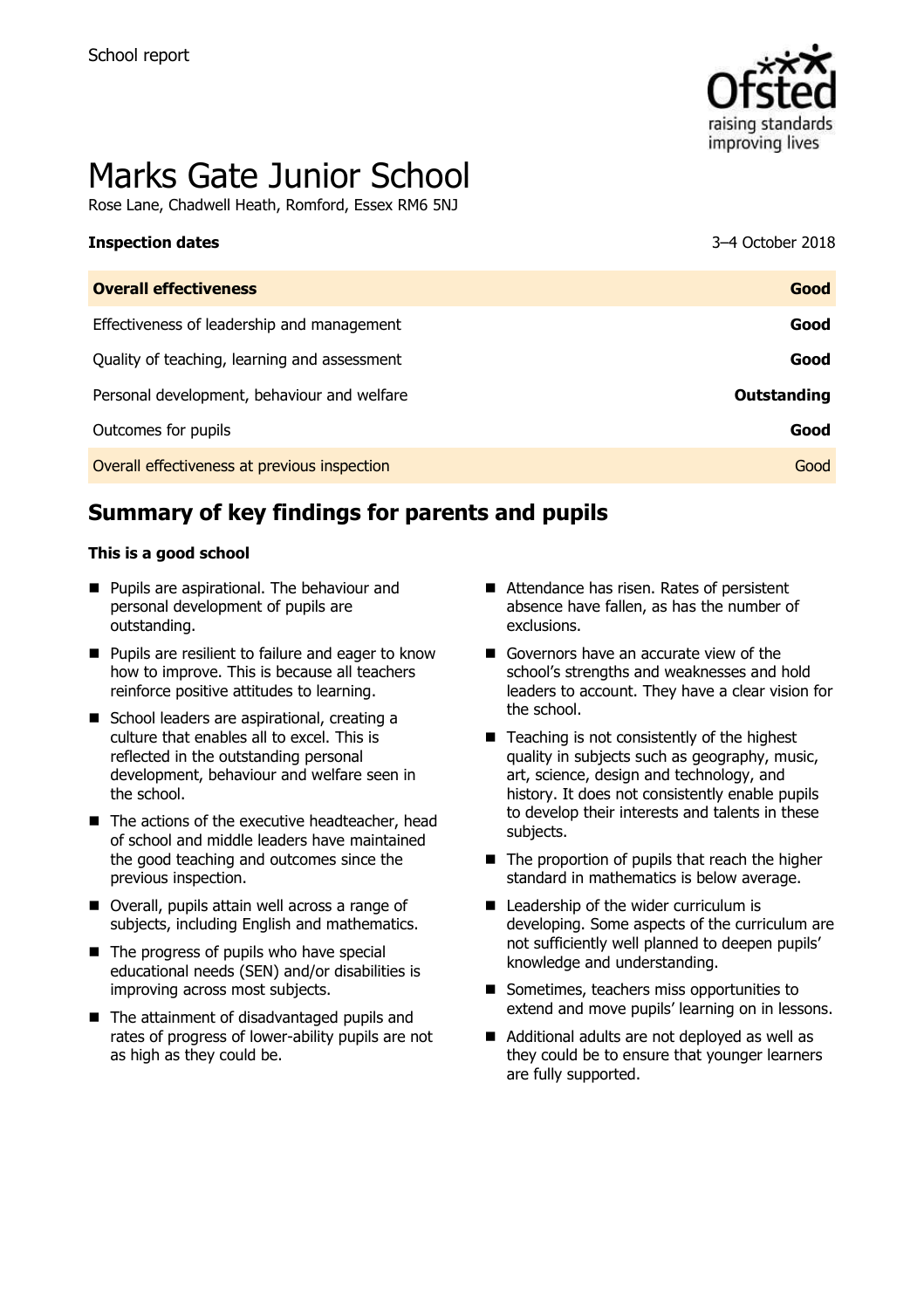

# **Full report**

### **What does the school need to do to improve further?**

- **Improve pupils' outcomes by:** 
	- ensuring that the proportion of pupils reaching the higher standard in mathematics rises to match the proportion seen nationally
	- raising the attainment of disadvantaged pupils across the school and increasing the rates of progress of the lower-attaining pupils.
- Improve the quality of teaching, learning and assessment by:
	- identifying opportunities to move pupils along more quickly so that no time is wasted in lessons, presenting better opportunities to consolidate and extend pupils' learning
	- strengthening teaching in the wider curriculum so that pupils can develop the interests and talents they have in these subjects.
- **IMPROVE the effectiveness of leadership and management by:** 
	- deepening, developing and widening the curriculum offer across the school, so that all pupils, particularly the most able, can expand their skills and knowledge more rapidly
	- ensuring that the deployment of additional adults effectively supports the learning of the younger pupils.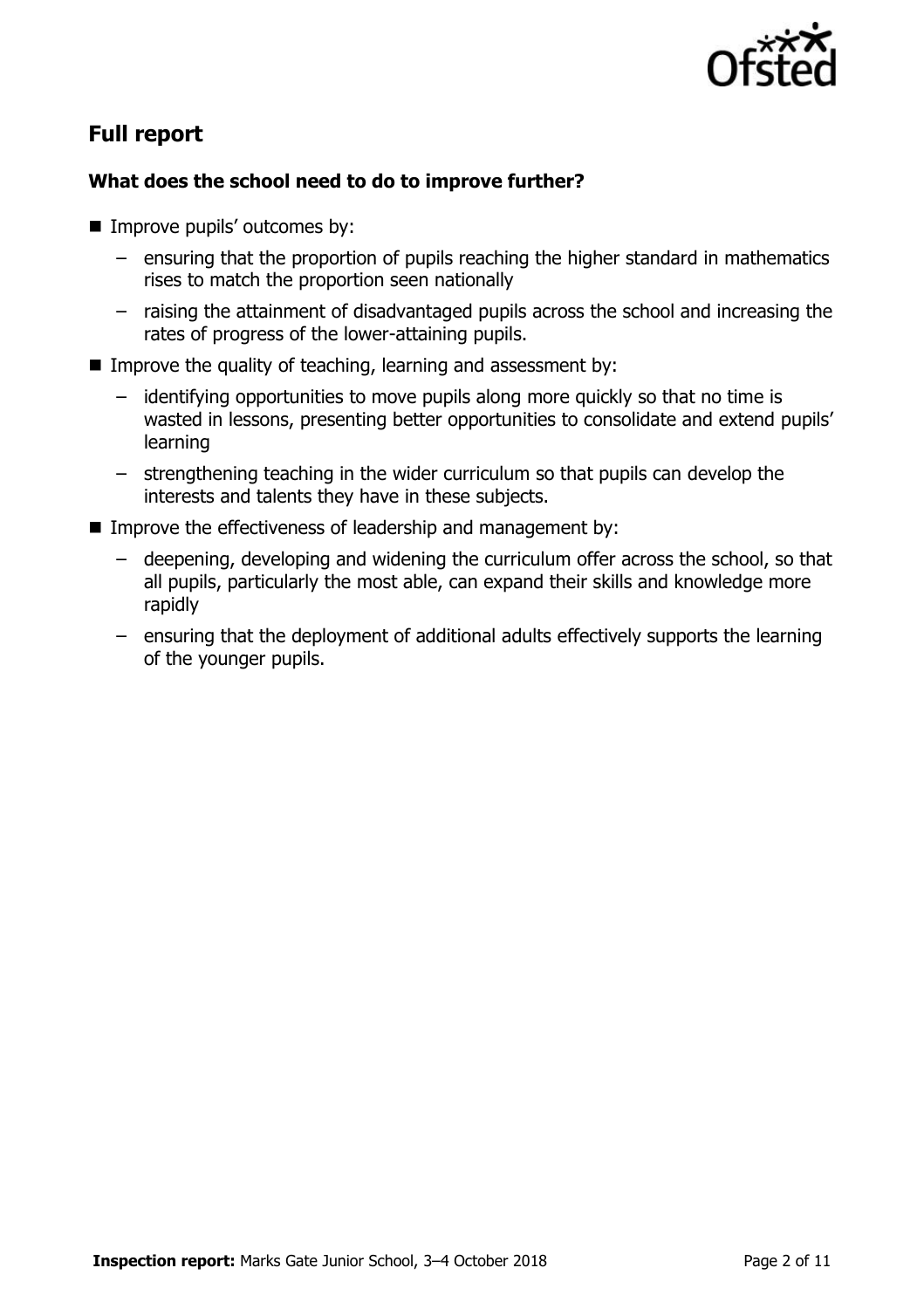

# **Inspection judgements**

#### **Effectiveness of leadership and management Good**

- The executive headteacher, working closely with the head of school, has successfully steered the school through a period of change. Together, they have focused on the actions required to improve the school. They are skilful and effective delegators and are well supported by a dedicated senior leadership team. Senior leaders have ensured that the middle leaders are well trained. The school has good capacity to continue to improve standards further.
- Leaders and governors are aspirational, creating a culture that enables all to excel. This is clearly seen in the relentless drive to improve the personal development and behaviour of pupils, which is now outstanding.
- Leaders, including governors, have an accurate understanding of the school's strengths and areas for improvement. They have detailed plans to make it even better. The school's improvement in standards over the past two years demonstrates the impact of leaders' actions.
- Rigorous systems to monitor and evaluate pupils' learning are having a positive impact on strengthening their attainment. Teachers check the progress of different groups of pupils, and are alerted to any individual or year group falling behind or needing support. They take rapid action to get pupils back on track.
- Subject leaders conduct regular checks on the quality of teaching and learning. This is done in a variety of ways, such as through formal lesson observations, learning walks and scrutiny of pupils' work. Leaders quickly follow up any actions and targets that are set for teachers.
- **Performance management has a high profile in developing the effectiveness of staff.** Teachers work in partnership with leaders to identify their strengths and any areas of practice they need to improve. They have access to high-quality training, coaching and mentoring support. This is having a positive effect on the consistency of teaching, learning and assessment across all year groups.
- Leaders ensure that pupil premium funding is used to benefit disadvantaged pupils. Specific interventions support learning and enable this group of pupils to participate in a wide range of opportunities, both in and out of school. During the last academic year, the progress of disadvantaged pupils improved. However, disadvantaged pupils do not attain as well as they could, and pupils of lower ability do not yet make as much progress as they could. Sometimes the deployment of additional adults does not effectively support the younger pupils.
- $\blacksquare$  The leadership of the provision for pupils who have SEN and/or disabilities effectively ensures that their needs are met. Funding for these pupils is used well. Pupils are identified quickly and receive tailored support, such as speech and language therapy and emotional and behavioural support.
- **Pupils' learning is enhanced by visitors coming into school, special event days, and trips** to local places of interest.
- Although the curriculum is sound, school leaders have identified that provision could be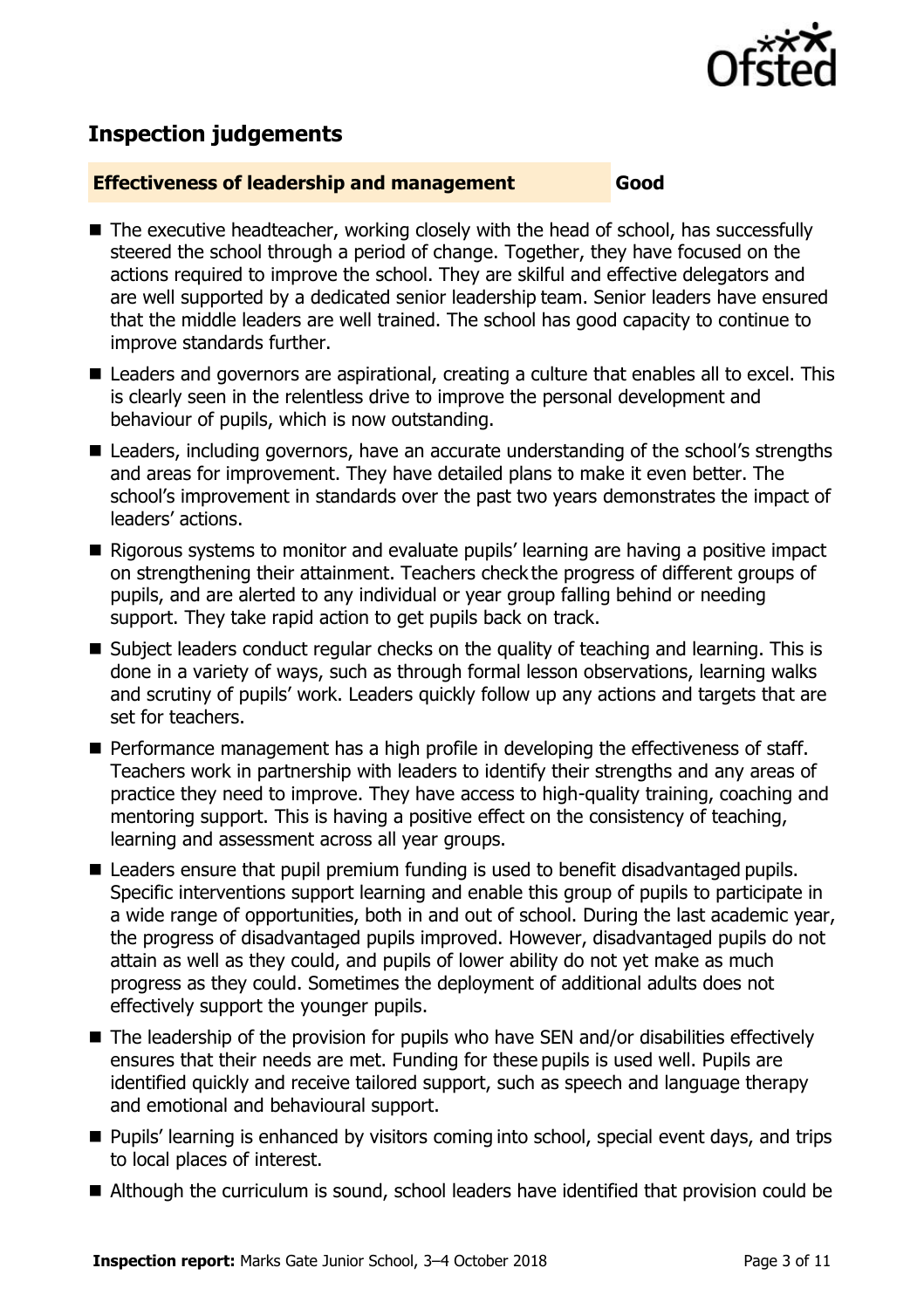

widened so that the needs and talents of all pupils can be met more effectively. Pupils told inspectors that they would enjoy more opportunities to pursue their interests to more advanced levels in, for example, art, music, geography and design and technology. Also, too often in lessons, inspectors saw activities which limited learning, so that pupils, especially the most able, were not able to learn the most that they could.

- The school is justifiably proud of its work to promote spiritual, moral, social and cultural learning and British values. Pupils develop an understanding of democracy through a range of activities and studies. Leaders provide a wide range of opportunities for pupils to learn about different faiths and ways of life. For example, pupils visit buildings of historical, cultural or spiritual significance. Pupils talk reflectively and thoughtfully about these experiences, showing that they place a high value on them.
- Leaders have taken wide-ranging actions to reduce the number of exclusions. There have been no permanent exclusions since 2014. The number of fixed-term exclusions has dropped sharply.
- Using a variety of support systems, leaders have improved attendance to above the national average while, at the same time, driving down levels of persistent absence at the school.
- The parents and carers who spoke to inspectors were overwhelmingly of the opinion that Marks Gate Juniors is a good school.

#### **Governance of the school**

- Governors have a clear understanding of the strengths of the school and areas that need further improvement. This is because they receive detailed information from the executive headteacher, head of school, and other leaders about pupils' progress. They visit the school regularly to find out for themselves about the quality of teaching and learning. This enables them to ask probing questions about how well pupils are doing.
- Governors monitor the use of additional government funding to improve the progress of disadvantaged pupils. Governors also play a full part in securing sufficiently skilled staff to meet the pupils' wide-ranging needs. The governing body undertakes regular training, for example in safeguarding and checking school performance, and ensures full adherence to statutory requirements.

#### **Safeguarding**

- $\blacksquare$  The arrangements for safeguarding are effective.
- There is a strong culture of safeguarding at Marks Gate. The school provides a safe and caring environment for pupils. Leaders have put measures into place to ensure that all pupils stay safe.
- Leaders ensure that staff have received up-to-date safeguarding training and training for the 'Prevent' duty. Members of staff are familiar with the procedures employed in the school. Records are well maintained and governors effectively fulfil their safeguarding responsibilities.
- All statutory checks are in place to ensure the suitability of adults working in school. The site is secure, and staff make appropriate checks on visitors when they arrive at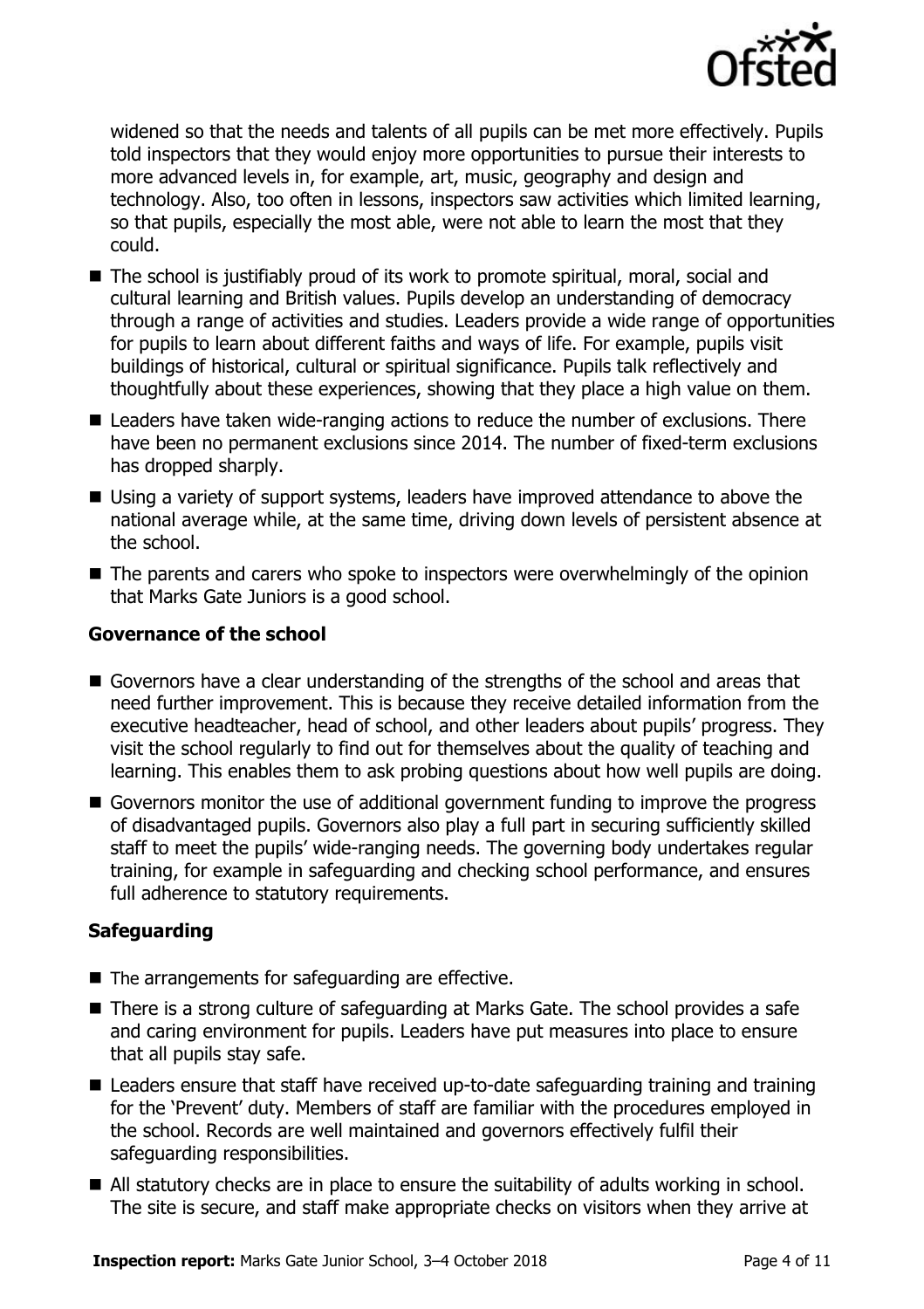

the school.

**Pupils spoken with during the inspection said that they felt safe. This view is shared by** parents who responded to the online inspection questionnaire.

#### **Quality of teaching, learning and assessment Good**

- Teaching and support staff ensure that their classrooms are attractive and welcoming. Displays are colourful, well maintained and assist pupils in their learning. For example, displays are used well to explain the end-of-year expectations for pupils.
- **Pupils show enthusiasm during lessons because staff take the time to find out about** what they know and understand, and what they need to do to improve. Pupils appreciate the feedback they receive and take pride in their work.
- **Pupils are resilient to failure and eager to know how to improve. This is because all** teachers reinforce strongly positive attitudes to learning. This is a key strength of the teaching and learning in the school. All pupils want to succeed and relish the challenge. For example, one Year 3 pupil explained that she had chosen to read 'a hard book' about animals. Although she struggled with the text, she used her skills and showed great determination. At the end, she told the inspector that she wanted to get better at reading so that she 'could read lots of books about animals'.
- There is an agreed system for assessing pupils on a regular basis in all classes. This ensures that any individual or year group falling behind or needing support is identified swiftly. As a result of teachers' clear focus on pupils' progress information, most pupils make good or better progress from their starting points in reading, writing and mathematics. Teachers' expectations of what pupils can do are consistently high.
- There is minor variation in teaching across the school which leaders are addressing. Where teaching is more effective, teachers consistently use effective questioning to challenge and deepen pupils' understanding. For example, in one lesson, pupils were acting and encouraged to speak with expression as they explored ways of building atmosphere in their written work. Similarly, strong teaching in mathematics stimulates and encourages pupils to think more deeply. Pupils rise to the challenge, for example when using their knowledge of times tables to explore multiples in depth.
- Where teaching is less strong, teacher's subject knowledge is less secure. Sometimes, pupils could be moved on in their learning more quickly. This occurs because the task is too easy or the curriculum is not matched to pupils' levels of ability. Similarly, opportunities to reinforce learning are sometimes missed.
- The quality of teaching in the wider curriculum is variable. Sometimes, the use of curriculum materials used by teachers do not offer sufficient depth or breadth to extend pupils' learning. Occasionally, the curriculum places unnecessary limitations on what pupils can achieve, particularly the most able.
- Staff promote pupils' spiritual, moral, social and cultural development well. Teachers incorporate pupils' diverse backgrounds and draw on these in order to extend pupils' understanding of people and communities beyond their immediate experience.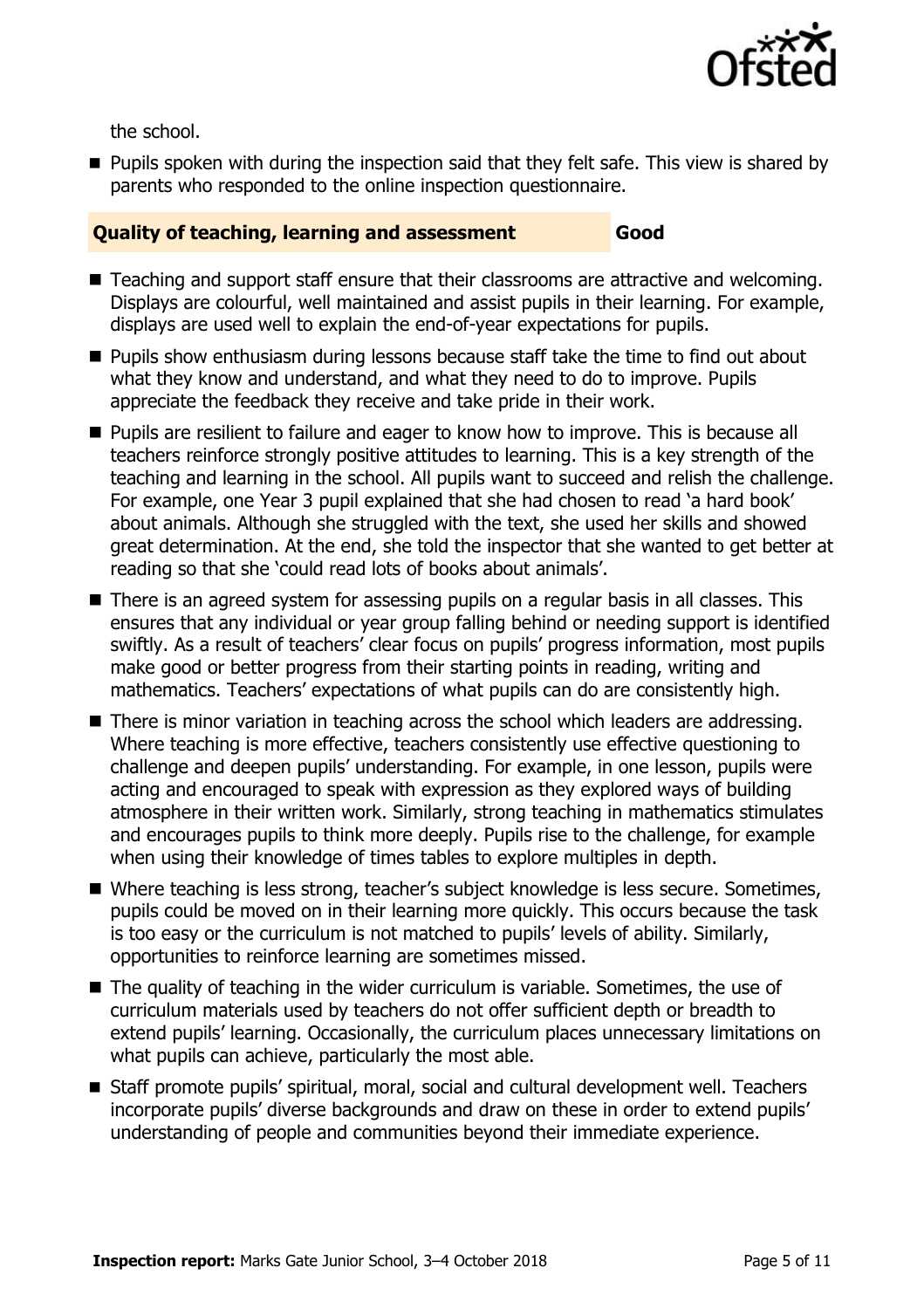

#### **Personal development, behaviour and welfare <b>COUNG COULDER** Outstanding

#### **Personal development and welfare**

- The school's work to promote pupils' personal development and welfare is outstanding.
- **Pupils have very good social skills and are confident and communicative. They respond** very well to all that the school offers them in increasing and developing their social and cultural skills. As such, they are very good ambassadors for the school.
- **Pupils are full of pride when talking about their learning and take their lessons** seriously. Discussions indicated that they maintain their focus and do not want to waste any time.
- **Pupils are aspirational. This has been engendered by the work of the school. For** example, in discussions, several pupils told inspectors that they wanted to go on to university to further their studies. One pupil stated that he wanted to become an archaeologist because 'we can learn a lot from the past'.
- Throughout the school, pupils show high levels of concentration and maintain a very sharp focus on their learning. They are not easily deterred from working. They demonstrate persistence and a thirst for learning which makes them eager to learn and want to come to school. As a result, rates of attendance at the school are above the national averages, and rates of persistent absence have reduced sharply.
- In lessons and during social times, pupils show high levels of respect and care for each other. They spoke feelingly about helping each other if they are stuck in lessons or if they are in difficulties on the playground.
- Pupils are knowledgeable about different forms of bullying, including social bullying and e-safety, racist behaviour, religious prejudice and name-calling. They are taught how to oppose these unacceptable behaviours, such as in assemblies and during personal and social education sessions.
- The older pupils show maturity and take responsibility. They model the values of the school and show respect for others. Pupils told inspectors that they help to ensure that there are no problems around the school of any kind.

#### **Behaviour**

- The behaviour of pupils is outstanding. Exemplary behaviour for learning is the norm at Marks Gate Junior School.
- Staff are highly effective in managing pupils' behaviour. Staff communicate high expectations of behaviour across the school. Pupils are taught how to manage their feelings and apply themselves to their learning. They line up and enter the building quietly and, while moving around the site, they maintain good self-control. Exceptionally good behaviour means that pupils are ready to learn.
- **Pupils feel safe in school, trust the adults who work with them and know they can turn** to someone if they have worries or concerns. They know that adults are always around and that their teachers assess possible risks linked to activities before they take them out of the school building. Parents, like their children, are assured that the school is a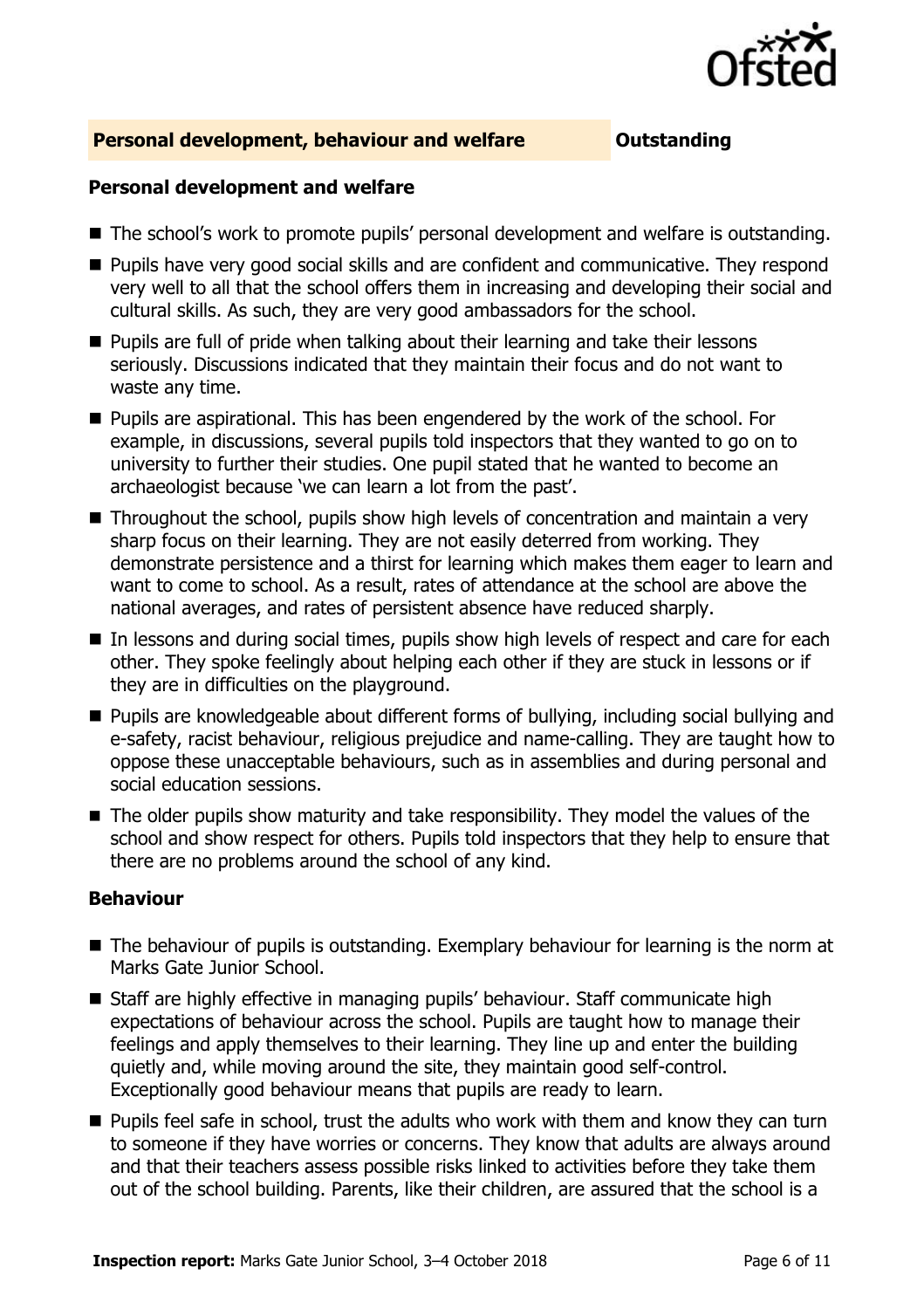

very safe place.

- There are a few pupils at the school who exhibit challenging behaviours at times. However, it is notable how quickly and positively these pupils respond to the instructions of adults. This is because adults apply consistently high expectations of pupils' behaviour. They immediately settle and return to their learning and do not affect the others in class.
- Occasionally, pupils lose concentration when the teacher does not notice that they have completed a task and are ready to move on to something new.

**Outcomes for pupils Good** 

- Attainment at the school has risen. Standards reached were broadly in line with national results in 2017 and 2018. Although standards have risen, the school accepts that there is still more to do to improve pupils' progress and standards.
- Pupils' skills and needs on entry to the school vary. Many pupils enter Year 3 with skills and knowledge below what would normally be expected for their age. However, the impact of the school's work ensures that by the time pupils transfer to secondary school, almost all have caught up, with good proportions of pupils reaching the higher standards.
- $\blacksquare$  A good example of this was seen in the improvements in reading, which have risen strongly. In 2017, 64% reached the standard expected or above, but in 2018, the provisional information shows that 73% reached that standard, which was in line with national figures.
- The attainment of disadvantaged pupils is improving. Although still behind their peers, the gap is closing quickly.
- $\blacksquare$  The good progress made by pupils is evident in their well-presented books, in which they take great pride. Pupils' oral responses also show their good understanding in carefully considered explanations of their work. This was seen, for example, in one group in Year 6, where pupils could explain why a character in a story reacted the way they did.
- **Pupils make good progress in extending their writing skills. Many are supported well by** broadening their vocabulary through class discussions and sharing ideas. As a result, the proportions of pupils reaching the expected standard and the higher standard in writing in 2018 were similar to those seen nationally.
- $\blacksquare$  Pupils respond well to improved teaching in mathematics. They say they enjoy mathematics and demonstrate a range of skills and knowledge with confidence. This was evident in Year 6, for example, where pupils' thoughtful responses to the teacher's questions showed their good understanding of fractions and decimal fractions.
- Although the standards in mathematics at the school have been consistently good for some years, not enough pupils reach the higher standard.
- The work in pupils' books and visits to lessons showed that there is some variation in the progress made by lower-attaining pupils. Some of these pupils make good progress towards their targets but others do not. Sometimes, these pupils are not supported well and this limits their progress. This is more evident in the lower part of the school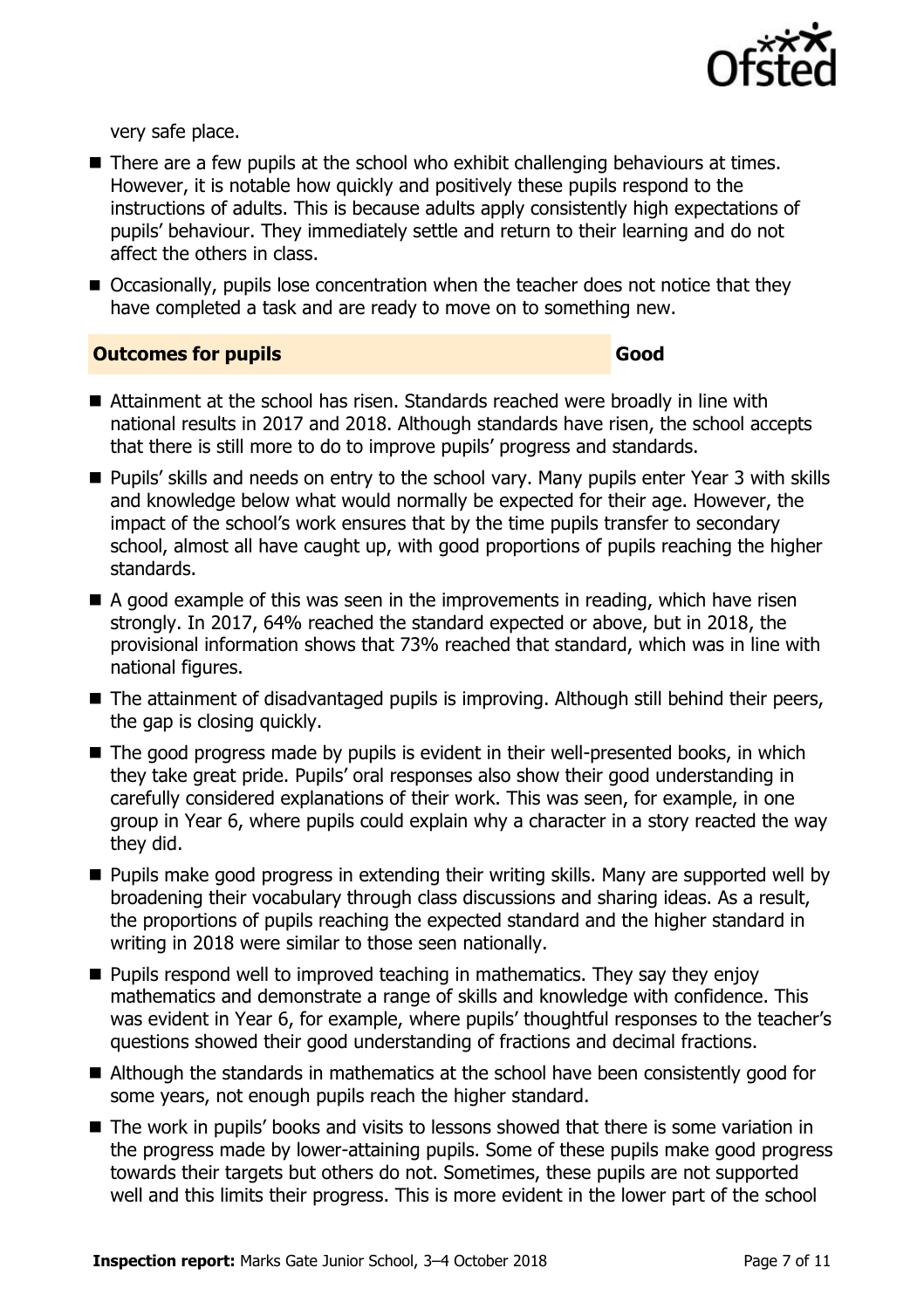

where there is less adult assistance available.

■ Pupils who have SEN and/or disabilities receive well-planned support. Staff work closely with parents and external specialists to increase pupils' self-confidence and promote good progress.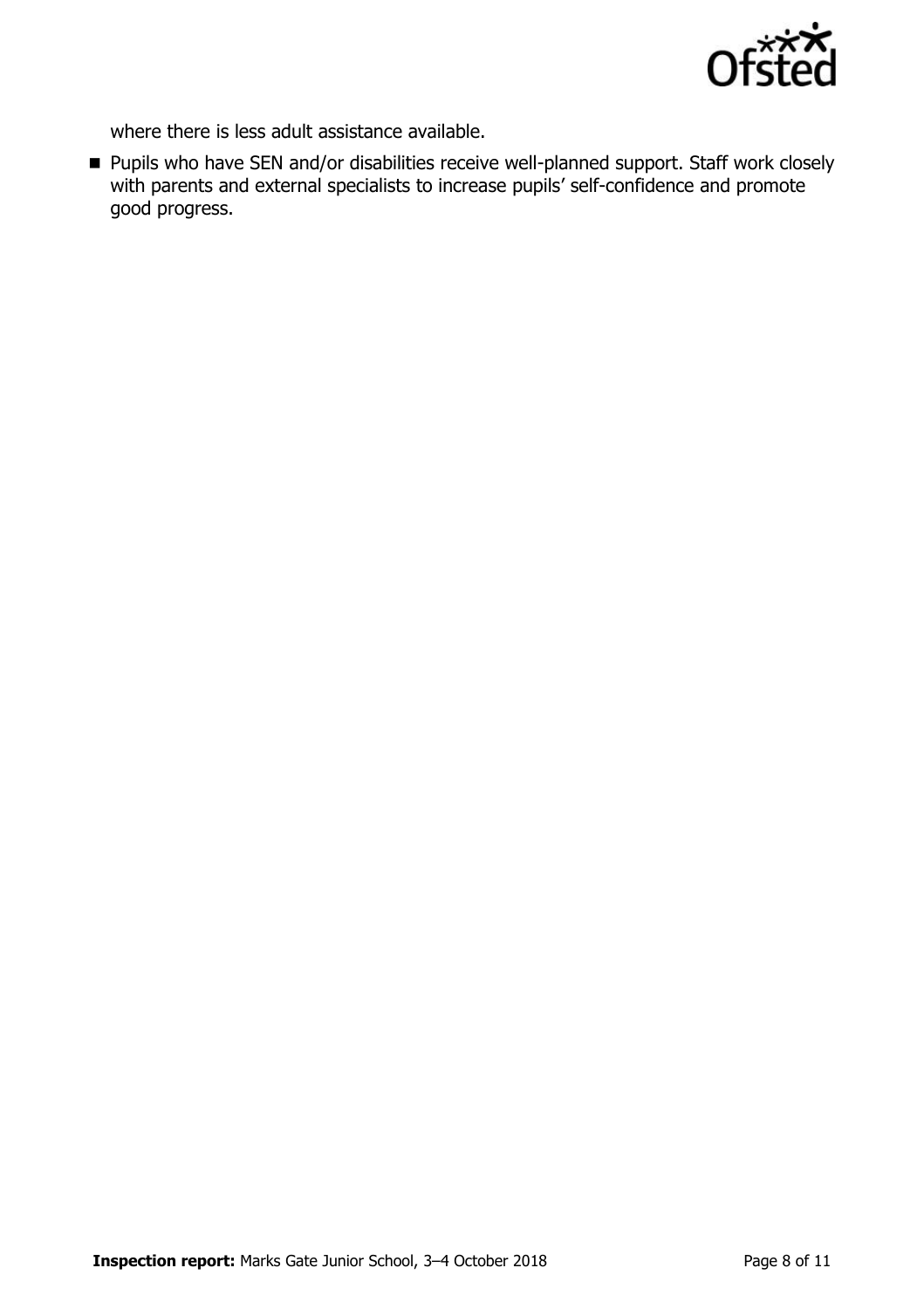

# **School details**

| Unique reference number | 101224               |
|-------------------------|----------------------|
| Local authority         | Barking and Dagenham |
| Inspection number       | 10047594             |

This inspection of the school was carried out under section 5 of the Education Act 2005.

| Type of school                      | <b>Junior</b>                       |
|-------------------------------------|-------------------------------------|
| School category                     | Maintained                          |
| Age range of pupils                 | 7 to 11                             |
| Gender of pupils                    | Mixed                               |
| Number of pupils on the school roll | 338                                 |
| Appropriate authority               | The governing body                  |
| Chair                               | <b>Robert Turner</b>                |
| <b>Executive headteacher</b>        | Jacqui Barnard                      |
| Head of school                      | Karen Taylor                        |
| Telephone number                    | 020 8270 4438                       |
| Website                             | www.marksgate-j.bardaglea.org.uk/   |
| <b>Email address</b>                | office@marksgate-j.bardaglea.org.uk |
| Date of previous inspection         | 30 April-1 May 2014                 |

#### **Information about this school**

- Marks Gate is larger than the average-sized primary school.
- The school is part of a hard federation with Marks Gate Infant School. The executive headteacher of Marks Gate Junior School is also the executive headteacher of the infant school.
- Just over one third of pupils are from a White British heritage. Other pupils are from a variety of other ethnic heritages, including Black British African.
- Nearly half the pupils speak English as an additional language. This is a much higher proportion than average.
- Nearly half the pupils are known to be eligible for the pupil premium. This is well above average. The proportion of pupils who have SEN and/or disabilities is average.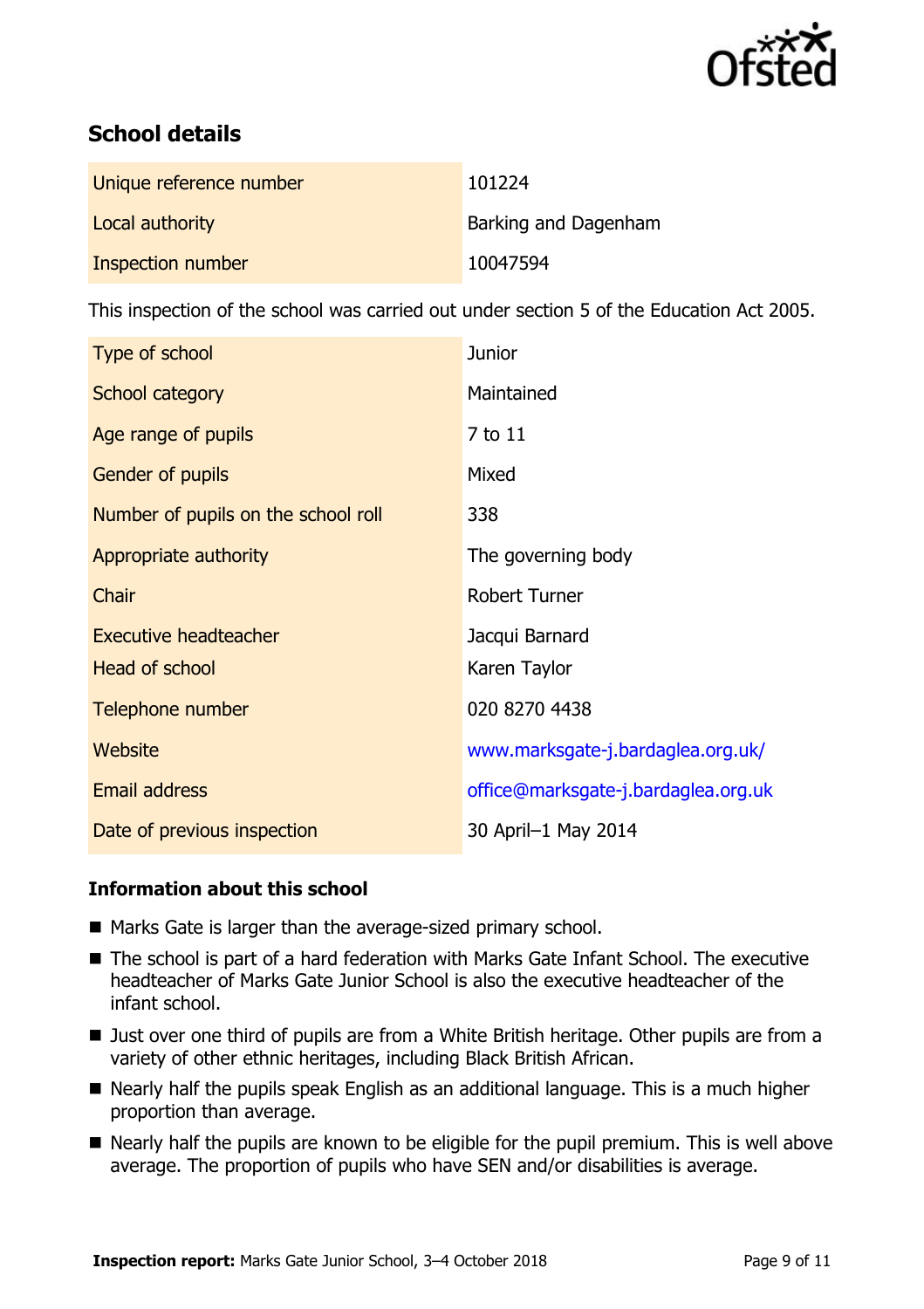

# **Information about this inspection**

- Inspectors visited classrooms to observe teaching and learning, including some joint observations with school leaders. They also spent time looking through pupils' books and listening to pupils read.
- $\blacksquare$  Meetings were held with members of the governing body, and with a representative from the local authority. Discussions were also held with senior and middle leaders, and newly qualified staff.
- **Inspectors spoke with a number of parents before and after the school day. They also** considered the responses from parents to Ofsted's online questionnaire, Parent View.
- **Inspectors held discussions with groups of pupils, as well as other conversations with** pupils in school and on the playground. Views from 21 staff questionnaires were also considered. There were no responses to the pupil questionnaire.
- A wide range of documents was scrutinised, including records related to pupils' behaviour and attendance, safeguarding procedures and the school's analysis of how well it is improving. Inspectors also examined the school's records of checks on the quality of teaching.

#### **Inspection team**

| Martin Roberts, lead inspector | Ofsted Inspector        |
|--------------------------------|-------------------------|
| Sarah Lack                     | <b>Ofsted Inspector</b> |
| Rani Karim                     | Ofsted Inspector        |